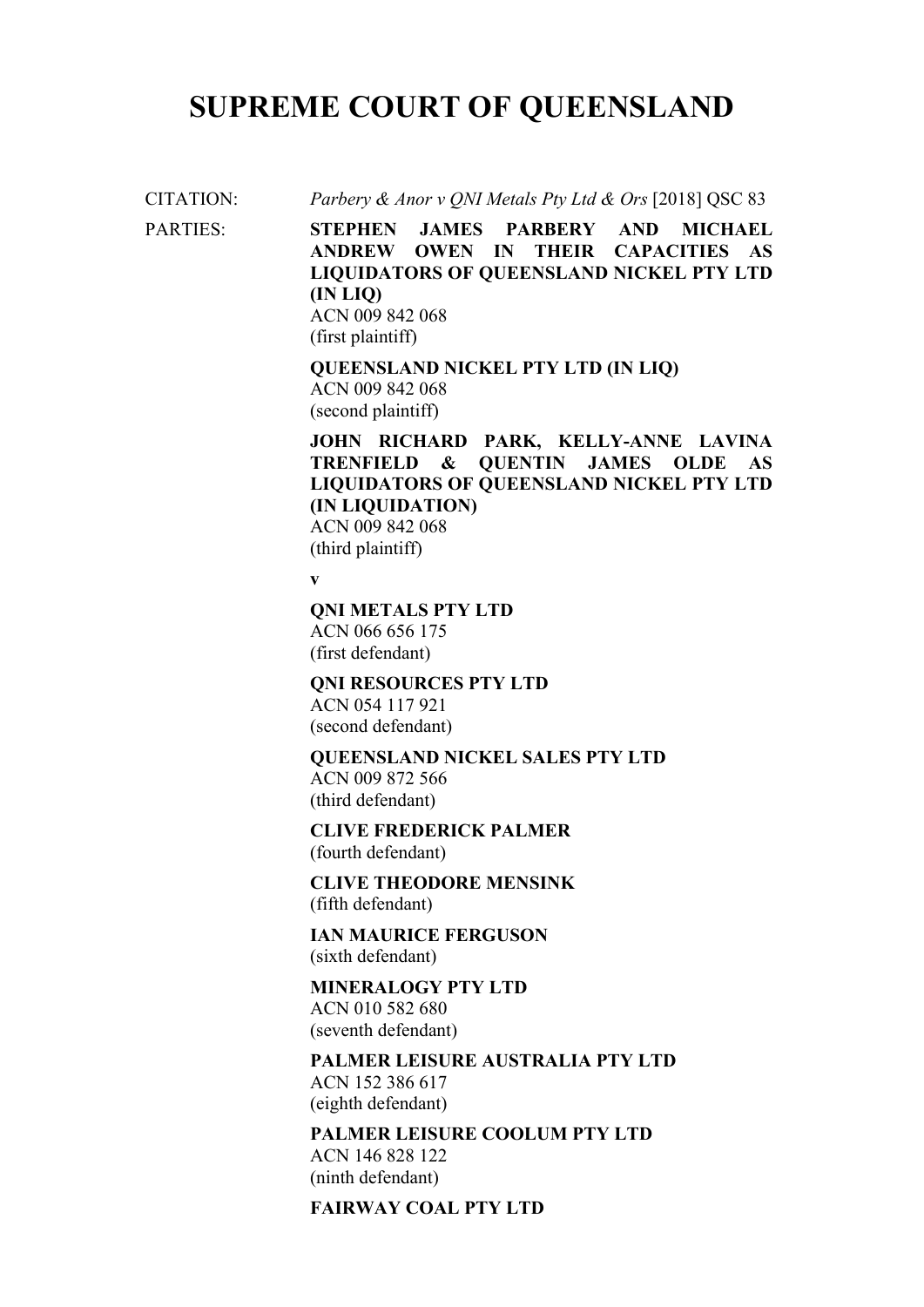ACN 127 220 642 (tenth defendant)

#### **CART PROVIDER PTY LTD**

ACN 119 455 837 (eleventh defendant)

**COEUR DE LION INVESTMENTS PTY LTD** ACN 006 334 872 (twelfth defendant)

**COEUR DE LION HOLDINGS PTY LTD** ACN 003 209 934

(thirteenth defendant)

**CLOSERIDGE PTY LTD** 

ACN 010 560 157 (fourteenth defendant)

**WARATAH COAL PTY LTD** ACN 114 165 669 (fifteenth defendant)

## **CHINA FIRST PTY LTD**

ACN 135 588 411 (sixteenth defendant)

**COLD MOUNTAIN STUD PTY LTD**  ACN 119 455 248

(seventeenth defendant)

**EVGENIA BEDNOVA**  (eighteenth defendant)

**ALEXANDER GUEORGUIEV SOKOLOV** (nineteenth defendant)

**ZHENGHONG ZHANG** (twentieth defendant)

**SCI LE COEUR DE L'OCEAN**  (twenty-first defendant)

### **DOMENIC MARTINO**

(twenty-second defendant)

FILE NO/S: SC No 6593 of 2017

DIVISION: Trial Division

PROCEEDING: Miscellaneous Application – Civil

DELIVERED ON: 26 April 2018

DELIVERED AT: Brisbane

HEARING DATE: 18 April 2018

JUDGE: Bond J

ORDER: **The orders of the Court are:**

**1. In this order the terms used have the meanings**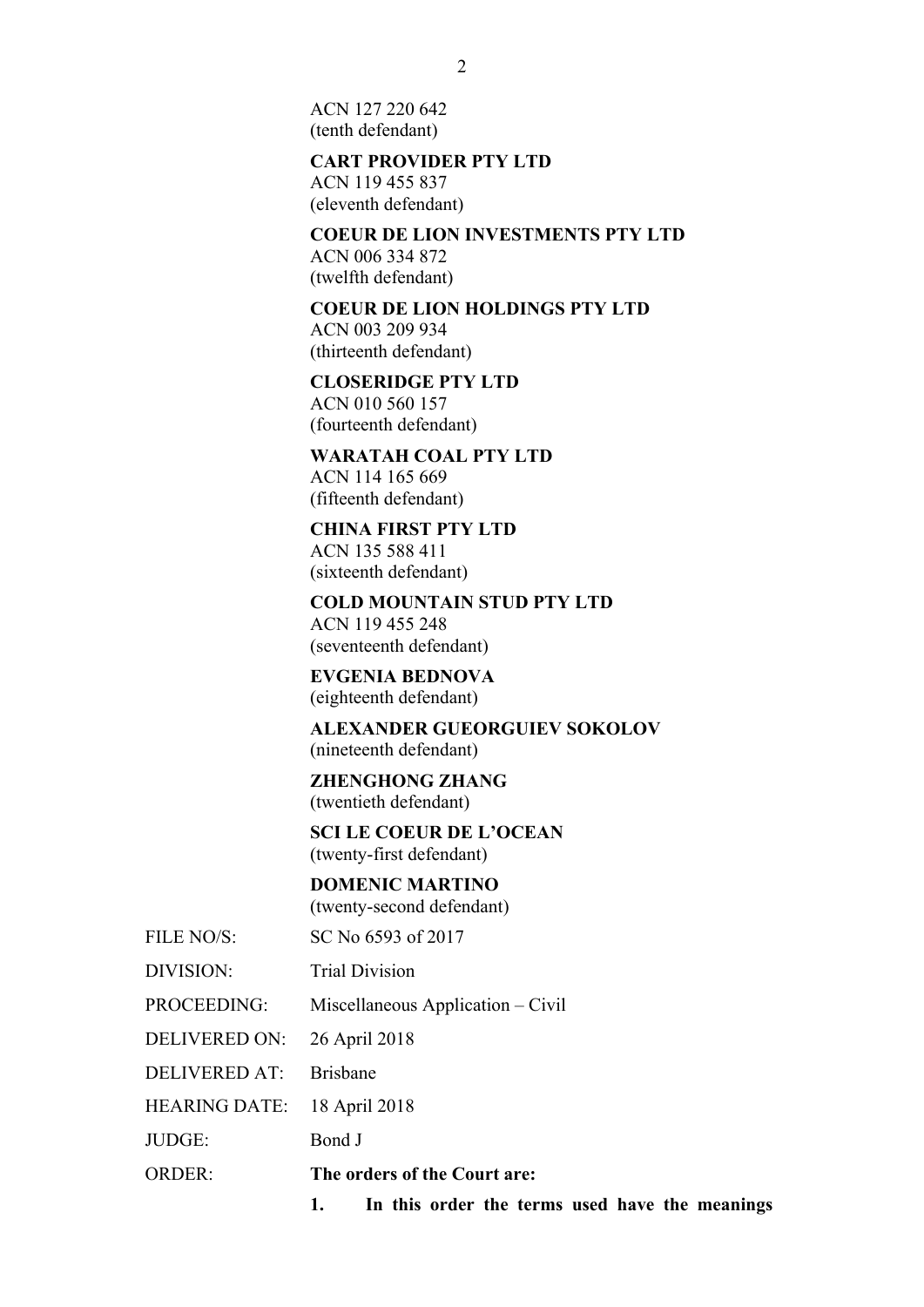**identified in the glossary which is schedule 1 to the order made in the consolidated proceeding on 19 April 2018.**

- **2. Subject to any further order of the Court, and on the condition that the QN parties are to be represented by the same counsel (at any one time) at all future steps in the consolidated proceeding, Queensland Nickel has leave to be represented by two solicitors on the record being the solicitors presently on the record for the General Purpose Liquidators and the Special Purpose Liquidators.**
- CATCHWORDS: PROCEDURE CIVIL PROCEEDINGS IN STATE AND TERRITORY COURTS – PARTIES AND REPRESENTATION – LEGAL REPRESENTATION – GENERALLY – where there are two sets of liquidators appointed to a company being wound up in insolvency – where each set of liquidators has a separate solicitors' firm on the record – whether the company should have leave to be represented by two solicitors on the record, being the two solicitors on the record for each set of liquidators

*Canberra Residential Developments Pty Ltd v Brendas* [2010] FCAFC 125, applied *Cart Provider Pty Ltd v Park* [2016] QSC 277, cited *Johnson Tiles Pty Ltd v Esso Australia Ltd* [1999] FCA 56, applied *Re Queensland Nickel (in liq)* [2017] QSC 258, cited *QGC Pty Limited v Bygrave* [2010] FCA 659, cited

COUNSEL: T Sullivan QC for the first and second plaintiffs and Mr Ayres (defendant added by counterclaim)

> G Gibson QC, with C Curtis, for the second and third plaintiffs and Mr Dopking (defendant added by counterclaim)

D O'Sullivan QC, with T March, for the first to third defendants and seventh to seventeenth defendants

The fourth defendant appeared on his own behalf

S Iskander (*sol*) of Alexander Law for the fifth defendant

E Robinson for the sixth, eighteenth and nineteenth defendants

SOLICITORS: King & Wood Mallesons for the first and second plaintiffs

HWL Ebsworth for the second and third plaintiffs

Alexander Law for the first to third defendants, fifth defendant and seventh to seventeenth defendants

The fourth defendant appeared on his own behalf

Hassler Law for the sixth and nineteenth defendant

Robinson Neilson for the eighteenth defendant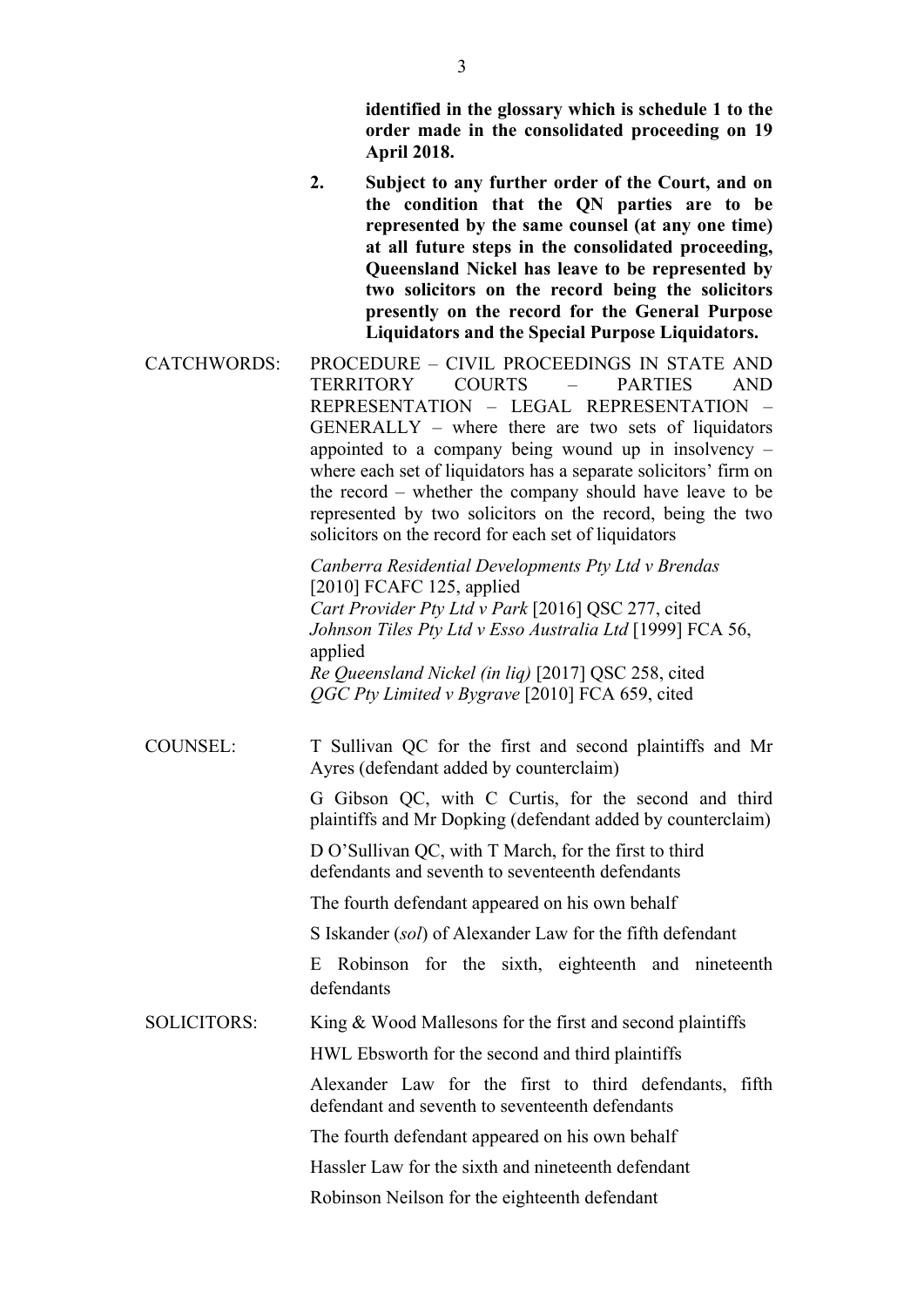- [1] **Bond J**: Queensland Nickel Pty Ltd is a company being wound up in insolvency. It has two sets of liquidators appointed to it. First, general purpose liquidators, being the persons who had been its administrators and who became its liquidators when it became subject to a creditors' voluntary winding up. Second, special purpose liquidators, being the persons appointed as such by order of the Federal Court. In *Re Queensland Nickel (in liq)* [2017] QSC 258 at [8] to [18] I explained the relevant course of events including how the winding up was converted from a creditors' voluntary winding up to a winding up in insolvency.
- [2] In that judgment I dealt with an application for consolidation and ancillary orders in relation to a number of proceedings being managed by me on the Commercial List. The protagonists to the application were, on the one hand, Queensland Nickel and its two sets of liquidators, and, on the other hand, various corporations and natural persons who were defendants to proceedings commenced by Queensland Nickel and its two sets of liquidators.
- [3] Queensland Nickel, its general purpose liquidators and its special purpose liquidators had all opposed consolidation. I was critical of what I then saw as the failure by the general purpose liquidators and special purpose liquidators to engage constructively with the obvious problem created by the existence of multiple proceedings involving overlapping issues against various combinations of the same cohort of defendants. I thought that, subject to two potential qualifications, it was appropriate that a consolidation order be made and that it be made as soon as possible.
- [4] I expressed the two qualifications in this way:
	- [143] The potential qualification to which I have referred arises from these two issues:
		- (a) the existing regime of division of responsibility as between the special purpose liquidators and general purpose liquidators may be interfered with by a consolidation order; and
		- (b) the fact that the Commonwealth has given [an undertaking in an application for a Mareva order which was expressed in a way which referred to one only of the proceedings which would be consolidated].
	- [144] The answer to the former issue is, I think, to note that the allocation of responsibility is not immutable and can be changed by Court order. Indeed, that is contemplated by the terms of the order of Dowsett J. If consolidation forces the two sets of liquidators to re-assess how, consistently with their duty, the allocation of responsibility should be altered, then so be it. A problem which may at some stage have to be grappled with is the general rule that co-plaintiffs should generally be jointly represented by one set of solicitors and counsel: see *Cart Provider Pty*  Ltd v Park <sup>[2016]</sup> OSC 277. If the issues which need to be explored in any reassessment of the regime created by the order of Dowsett J are such that they should not be explored before the judge who may be the trial judge, then arrangements can be made for directions to be obtained from another judge, including with appropriate confidentiality orders. It would be preferable for all this to be done before any consolidation order is made and in the light of a proper appreciation of how the issues which exist between the parties may best be resolved.
	- [145] The latter issue is more difficult. Making a consolidation order now might obfuscate the operation of the undertaking in the period during which my decision on the *Mareva* application is reserved. That could operate to the disadvantage of any party which might need to take advantage of the undertaking. No doubt the undertaking could be altered and replaced with one which adverted to the consolidated proceeding in some way. But I do not presently know whether the Commonwealth would be willing to do that. It might also be possible that imposing a consolidation in advance of some form of alteration of the undertaking could adversely affect the Commonwealth. Whilst it might be that, if necessary, the Commonwealth could seek relief from the undertaking (cf *Alford v Ebbage* [2003] 1 Qd R 343), it would be preferable to avoid that risk. Again, it would be preferable that a resolution on these matters occur before any consolidation order is made and in the light of a proper appreciation of how the issues which exist between the parties may best be resolved.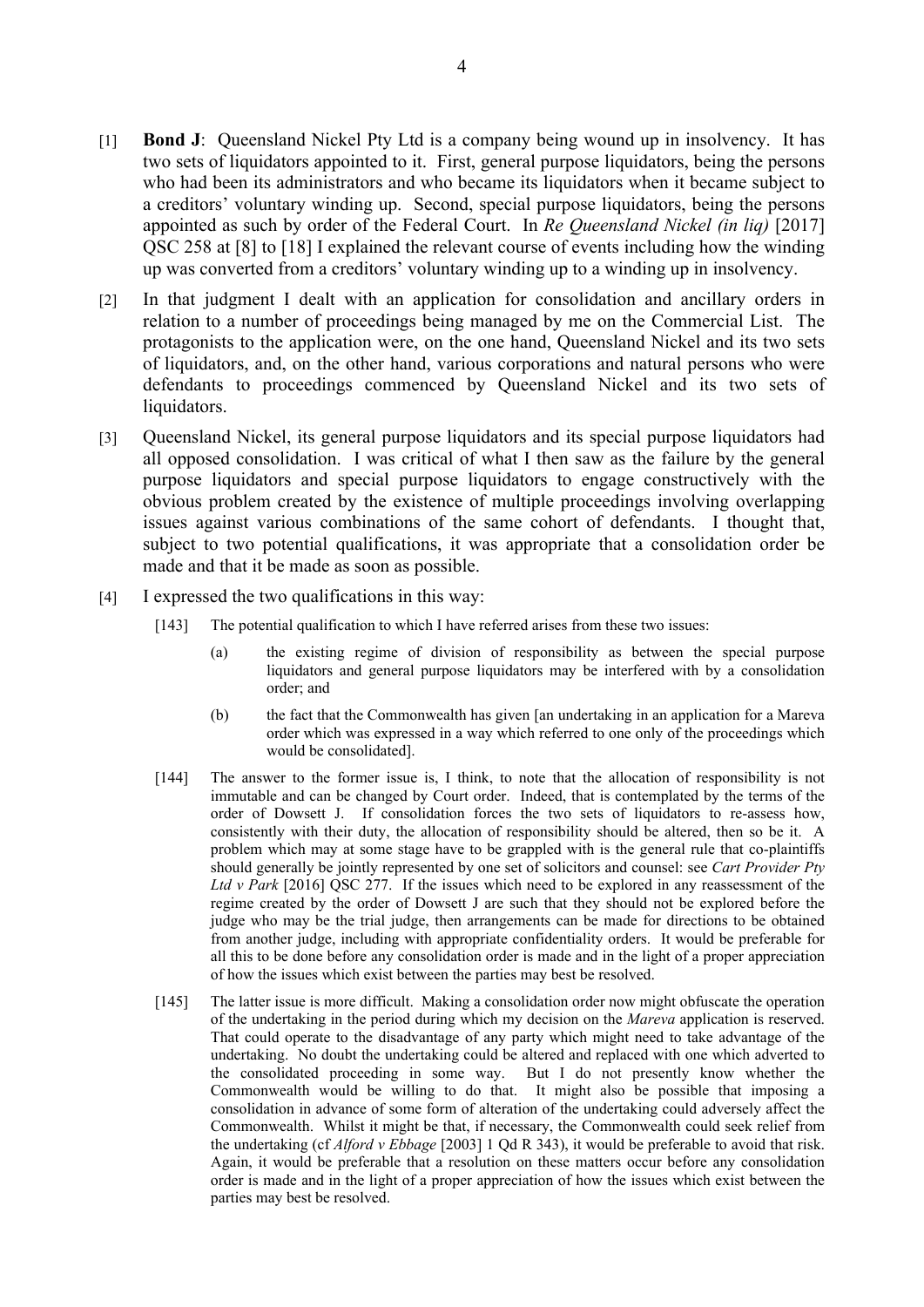- [5] I made orders which reflected what I then described as a hybrid and somewhat unsatisfactory course. In effect, my orders created a faux consolidation by requiring the filing and service of a consolidated statement of claim and a consolidated defence and counterclaim in respect of claims which were made in four separate but related proceedings but nevertheless preserving the separate status of those four proceedings, at least for a time. I postponed for consideration at a directions hearing to take place after the consolidated pleadings had been delivered, the question of the proper manner of disposition of the four separate proceedings, including:
	- (a) whether there should be a consolidation order;
	- (b) whether any separate questions could be identified for separate resolution, and if not, when and in what manner the requisite trials should occur;
	- (c) how, if the regime of two sets of liquidators continued, the question of who should be permitted to speak for Queensland Nickel was to be resolved.
- [6] The directions hearing to which I referred took place on 18 April 2018.
- $[7]$  By that time
	- (a) the special purpose liquidators, Queensland Nickel and the general purpose liquidators (who I will refer to, collectively, as "the QN parties") had filed and served a consolidated statement of claim in which –
		- (i) they were identified as the first, second and third plaintiffs respectively; and
		- (ii) the persons who had been the defendants to the four separate proceedings were identified as the first to the twenty-second defendants; and
	- (b) twenty out of the twenty-two defendants had co-operated to the extent that they had engaged one solicitors' firm to file and serve one consolidated defence and counterclaim, in which, amongst other things, they advanced the contention that two of their number were entitled to recover loss and damage from Queensland Nickel, the general purpose liquidators and/or the special purpose liquidators in an amount in excess of \$1.8 billion.
- [8] Further, the attitude of the QN parties to consolidation had changed. They no longer opposed the making of a consolidation order. And as to the matters which were the subject of the qualifications to which I have earlier adverted, they proposed –
	- (a) that the issue of representation in the consolidated proceeding would be dealt with in this way:
		- (i) the general purpose liquidators and the special purpose liquidators would continue to have as their respective solicitors on the record the separate solicitors' firms who had been acting for them since the commencement;
		- (ii) Queensland Nickel would be given leave, as a procedural matter, to have both of those firms as its solicitors on the record (although they would nominate a common address for service);
		- (iii) the same group of counsel would be instructed jointly by the two sets of solicitors on behalf of Queensland Nickel and separately by the respective solicitors on the record for the general purpose liquidators and the special purpose liquidators; and
		- (iv) the QN parties would be represented by the same counsel (at any one time) at all future steps in the consolidated proceeding; and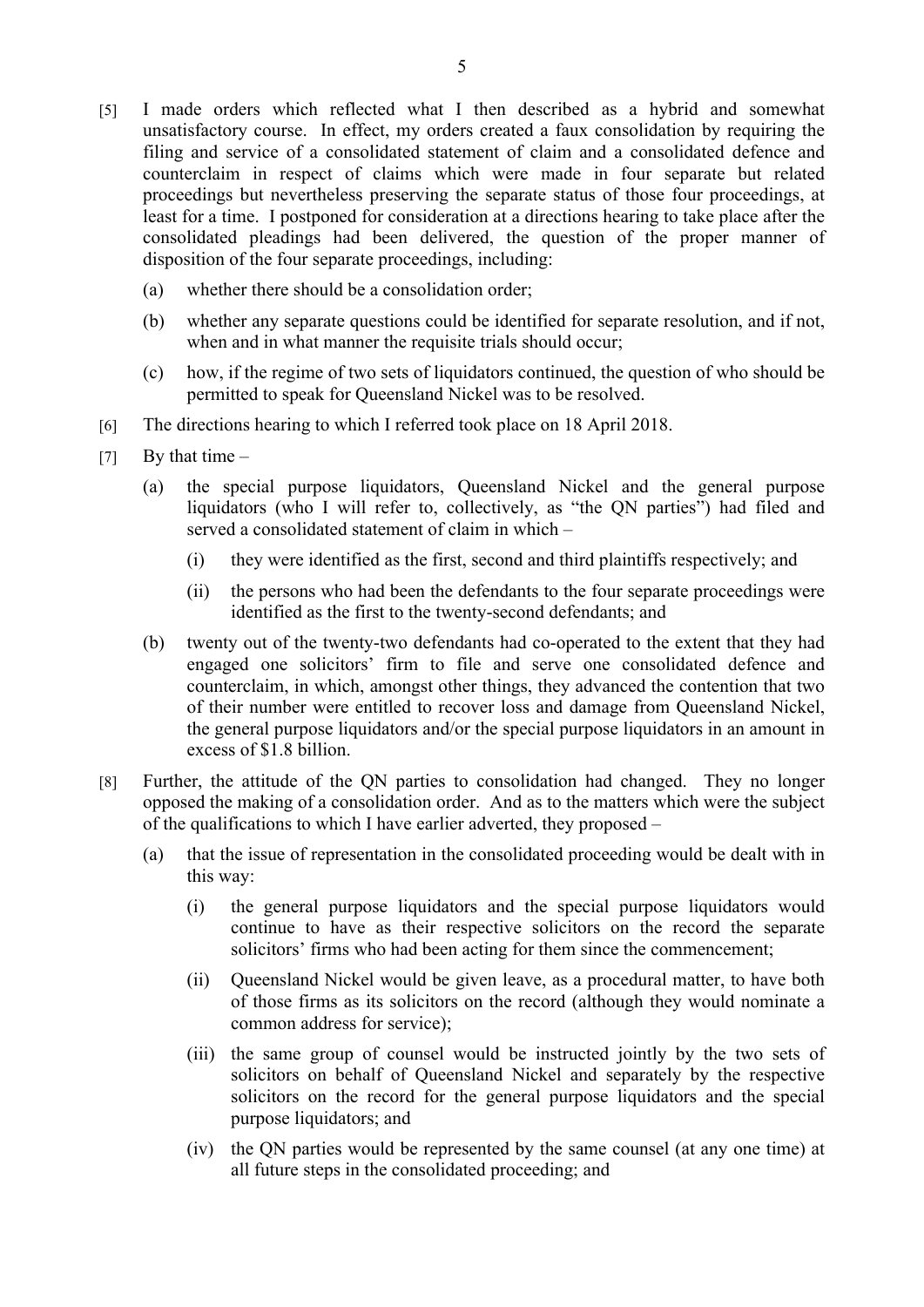- (b) that the issue of the undertaking which had been offered in the *Mareva* application would be dealt with by an order which would, in effect, continue the Commonwealth's existing undertaking but as an undertaking in the proposed consolidated proceeding.
- [9] At the directions hearing I indicated that I would made the consolidation order. Senior Counsel confirmed the Commonwealth in fact offered the undertaking the terms of which would be recorded in the order I made. No defendant raised any concerns with that proposal. Accordingly I indicated that I would make the order proposed in relation to the undertaking. Orders were formalized on 19 April 2018 and are reproduced as appendix A to these reasons.
- [10] The principal contested issue at the directions hearing was whether I should make orders granting the leave sought in relation to the representation of Queensland Nickel. As to this, I observe:
	- (a) With one exception, no defendant sought to alter the existing regime in which Queensland Nickel had two sets of liquidators.
	- (b) The exception was the fourth defendant, Mr Palmer. Mr Palmer represented himself at the directions hearing. He had filed an application returnable on the day of the directions hearing in which he sought an order removing the special purpose liquidators. Senior Counsel appeared on behalf of the special purpose liquidators to oppose the order. However Mr Palmer had mistakenly thought he would not have to argue his application on that day and advised me that he contemplated he would need further evidence before he proceeded. I granted the adjournment which he sought but required him to pay costs assessed on the indemnity basis.
	- (c) The result was that the issue in contest was argued against the background of the continuation of the status quo in relation to the existence of two sets of liquidators appointed to Queensland Nickel.
	- (d) I received written and oral submissions from Senior Counsel for the QN parties in support of their proposal. Senior Counsel for the corporate defendants made oral submissions opposing the proposed course, which were adopted by all other defendants represented before me.
	- (e) At their request I permitted the corporate defendants and Mr Palmer time to deliver further written submissions on the question if they were so advised. A timetable to that effect was incorporated in the orders made on 19 April 2018: see order 4 of appendix A.
- [11] No further submissions have been received. Accordingly, it is now appropriate to rule upon the application made by the QN parties.
- [12] There was no controversy as to the relevant principles.
- [13] In *Cart Provider Pty Ltd v Park* [2016] QSC 277, I addressed a submission that a group of co-applicants all be represented by the same solicitors and counsel. I observed as follows:
	- [18] There is a rule of practice that co-plaintiffs be jointly represented by solicitor and counsel, unless the Court orders otherwise: see *MDA National Ltd v Medical Defence Australia Ltd* [2014] FCA 954 per Yates J commencing at [55]. His Honour examined a long line of authorities which justified the proposition on which the respondents rely.
	- [19] The matter was put rather more strongly by Norris J in *Goold and Porter Pty Ltd v Housing Commission* [1974] VR 102, which is one of the cases to which Yates J referred. Norris J observed (citations omitted):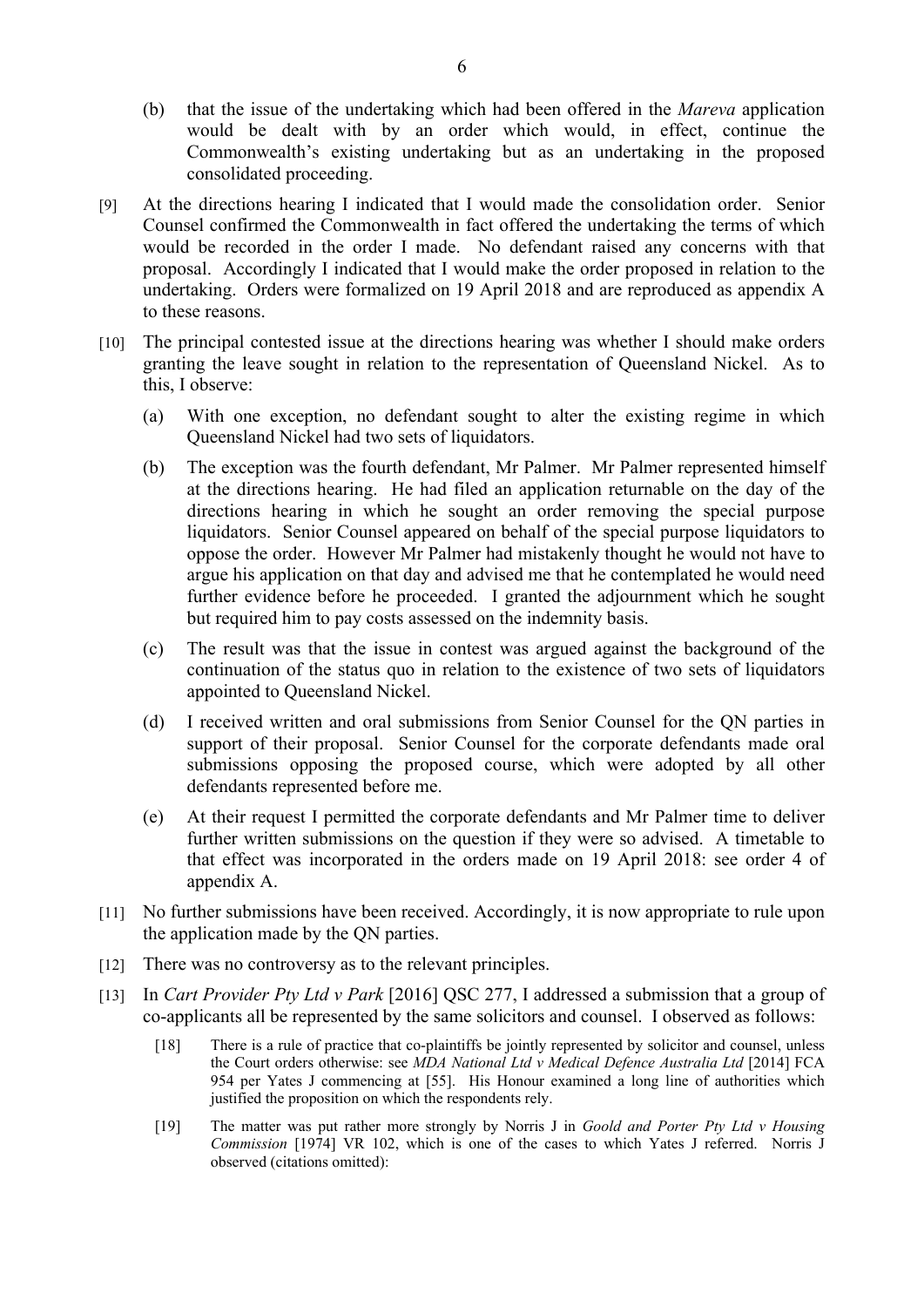In *Lewis v Daily Telegraph* there is a dictum of Russell, LJ, which does indicate his Lordship's view that where there are a number of plaintiffs in an action, whether that action is a consolidated action or not, there is a discretion to allow separate representation to the plaintiffs. But that appears, on a review of the authorities by counsel, to be the only reference to the possibility in an action of this kind, which is not a consolidated action, of plaintiffs appearing by separate counsel. The condition of the plaintiffs so doing is stated to be to avoid injustice, and his Lordship indicates that it must be rare.

- [20] I note that *Lewis v Daily Telegraph (No 2)* was cited with approval by Master Weld in *Blatch v Australian Solar Information Pty Ltd* (unreported, No. 59 of 1986, 25 July 1986).
- [21] The observation of Russell LJ, to which Norris J referred, was his Lordship's statement that:

Prima facie, co-plaintiffs, whether in one original action or in an action consisting of consolidated actions, must be jointly represented by solicitor and counsel. In a proper case, an order may be made authorising severance in point of representation, but this must be, I think, rare, and should only be done to avoid injustice.

- [14] The QN parties submitted that the present case was a case in which it was appropriate that I exercise the discretion in favour of their proposal. They had evidently modelled that proposal on the exemplar of *Johnson Tiles Pty Ltd v Esso Australia Ltd* [1999] FCA 56. In that case, Merkel J permitted a party to have two solicitors on the record in the context of a consolidation of two class action proceedings, reasoning:
	- [70] ... Although in the usual course the Rules provide for only one solicitor to appear on the record (see O4 r  $4(1)(c)$ ), I am satisfied that there is no reason why two solicitors cannot be solicitors on the record in a proceeding if that course is warranted. Whilst separate representation at trial should not be permitted where there are co-plaintiffs (see *Lewis v Daily Telegraph Ltd (No 2)* (1964) 2 QB 601 at 612) having two solicitors on the record in the present case will not have that result as there is agreement that they are to jointly engage one set of counsel to represent all applicants and group members. In these circumstances, the consequence of both solicitors appearing on the record as a result of consolidation is not a factor which warrants refusing to order consolidation of the two proceedings. If, in the future, a question arises as to separate representation by reason of the fact that there are two solicitors on the record then that question will be able to be resolved by the Court in a manner which avoids injustice or unfairness to Esso or the represented persons. At the present time the fact that such a problem may theoretically arise is not sufficient reason to refuse the application for consolidation.
	- [71] Senior counsel for Esso submitted that if I made an order for consolidation there should only be one address for service. I accept that that should be so and propose to direct that the two solicitors nominate one address for service.
- [15] For the reasons which follow, I form the view that the proposal advanced by the ON parties should be adopted to avoid injustice in the particular circumstances of the present case.
- [16] **First**, each of the QN parties will continue to be involved in the consolidated proceeding as each of them is a defendant to a \$1.8 billion counterclaim advanced in the consolidated defence and counterclaim. In principle, they should be entitled to have the solicitors of their choice assist them in their defence of the counterclaim. I would infer by their conduct to date that the solicitors the subject of the proposal are their respective solicitors of choice. Given the obvious relationship between the issues advanced in the consolidated statement of claim, and the issues advanced in the counterclaim, it would be inappropriate to exclude the solicitors respectively chosen by the special purpose liquidators and the general purpose liquidators from involvement in advancing Queensland Nickel's case. And, if they were to be so involved, there are good reasons of public policy to impose on them the accountability of being solicitors on the record: cf *QGC Pty Limited v Bygrave* [2010] FCA 659 per Reeves J at [52] to [57].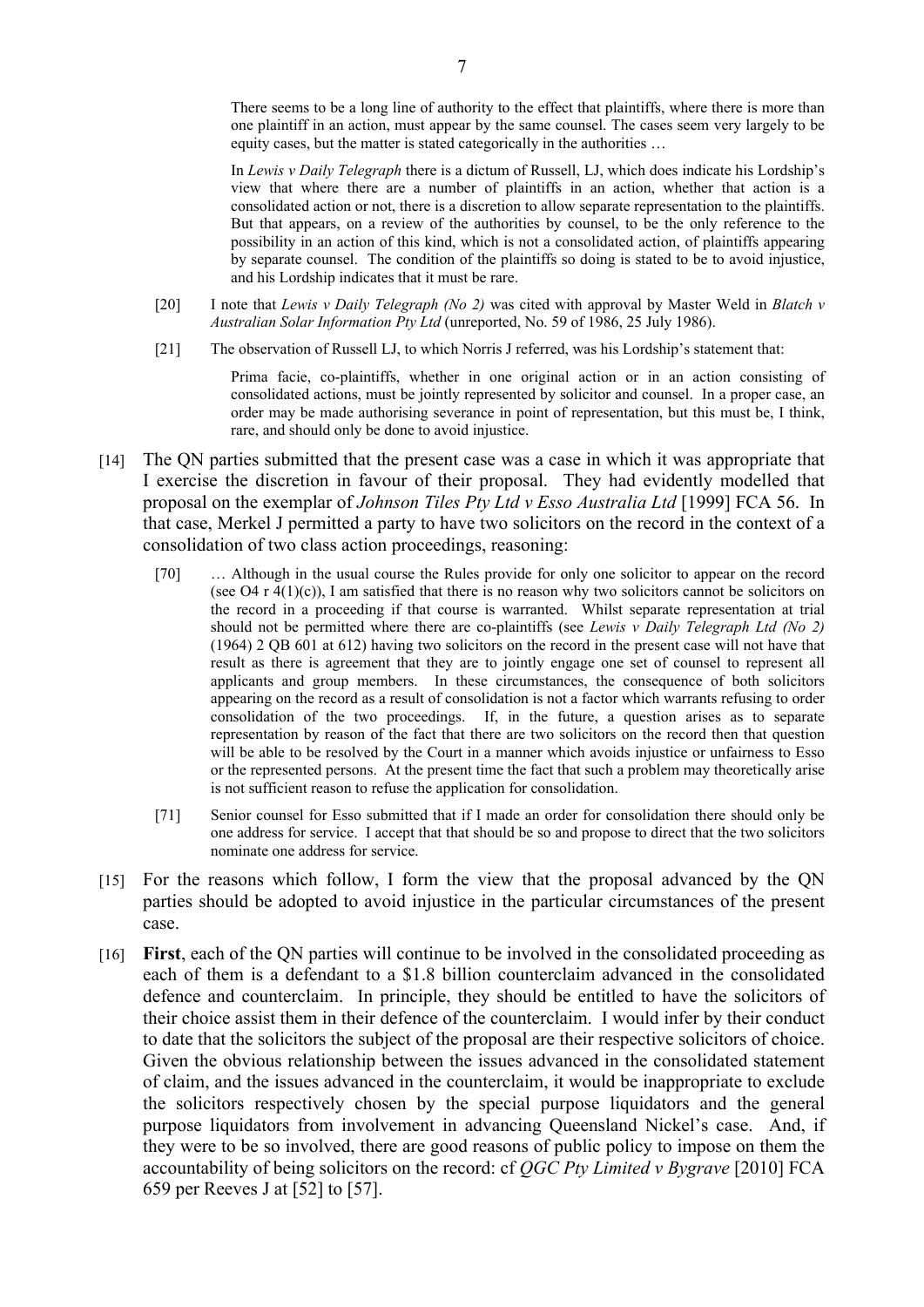- [17] **Second**, each of the solicitors' firms has already had extensive involvement in the proceedings which have been consolidated. That much is clear to me from my involvement in the management of the relevant proceedings on the Commercial List. The QN parties submitted, and I am prepared to infer, that if one firm was not to continue, that would inevitably necessitate wasted time and costs. The avoidance of such waste favours acceptance of the proposal. A countervailing consideration is that there is potential for unreasonable expenditure of resources on the QN parties' side of the record, at the least in terms of unreasonable double handling. My approval of the proposal should not be taken as an authorization of unreasonable expenditure of resources. As to that I make these observations. First, to some extent a risk of double handling is a natural consequence of the regime created by the appointment of special purpose liquidators in the first place. No one presently seeks to persuade me that there are good grounds to change the status quo, despite the observations I made in *Re Queensland Nickel (in liq)* at [144] quoted above. (As I have already mentioned, Mr Palmer did not seek to pursue his application at this time.) Second, the choices which liquidators make in relation to the performance of their office must be consistent with their duties. Sanctions may attend demonstrated breach of duty: see Part 2 Registering and Disciplining Practitioners of Schedule 2 1nsolvency Practice Schedule (Corporations) of the *Corporations Act* 2001 (Cth). Moreover, there are procedural avenues under that schedule which permit scrutinization of fees and expenses incurred by liquidators and of the remuneration which they claim: see Divisions 60 and 90 of Schedule 2. Third, if any of the defendants is ever made the subject of a costs order in favour of the QN parties, the costs assessment processes provided under the UCPR provide avenues for similar scrutiny.
- [18] **Third**, in light of the proposal for only one group of counsel to be briefed and to appear at any one time, the conduct of the trial (or indeed of any step in the consolidated proceeding) can be managed to ensure no prejudice to the defendants. Although there would likely be a division of tasks between counsel such that particular counsel might have carriage of different parts of the proceeding, necessitating different counsel to speak on different issues, that is not uncommon in large and complex proceedings such as the present. As was observed in *Canberra Residential Developments Pty Ltd v Brendas* [2010] FCAFC 125 per Finkelstein, Siopis and Katzmann JJ at [45]:

… A common feature of modern commercial litigation is for counsel on one side of the record to split their trial preparation on a topic by topic basis. The conduct of the trial often follows this split with the judge permitting both cross-examination and submissions to be divided so that counsel can deal with his/her assigned topic: see for eg *Eva Pty Ltd v Charles Davis Ltd* [1982] VR 515. This can be an extremely efficient way in which to conduct complex litigation. All the judge need do in such circumstances is ensure there is no unfairness to the witness: *GPI Leisure Corp Ltd v Herdsman Investments Pty Ltd (No 3)* (1990) 20 NSWLR 15 at 22-23.

- [19] It is possible that circumstances may change in a way which requires reconsideration of the representation issue. Thus if Mr Palmer prosecutes to success his adjourned application for removal of the special purpose liquidators as liquidators of Queensland Nickel, it may be necessary to revisit the question of representation. Similarly, if any conflict ever arises between the QN parties. Any future issue can be dealt with in light of the exigencies which then apply to ensure that it is resolved in a manner which avoids injustice to the parties to the consolidated proceeding.
- [20] I order as follows:
	- 1. In this order the terms used have the meanings identified in the glossary which is schedule 1 to the order made in the consolidated proceeding on 19 April 2018.
	- 2. Subject to any further order of the Court, and on the condition that the QN parties are to be represented by the same counsel (at any one time) at all future steps in the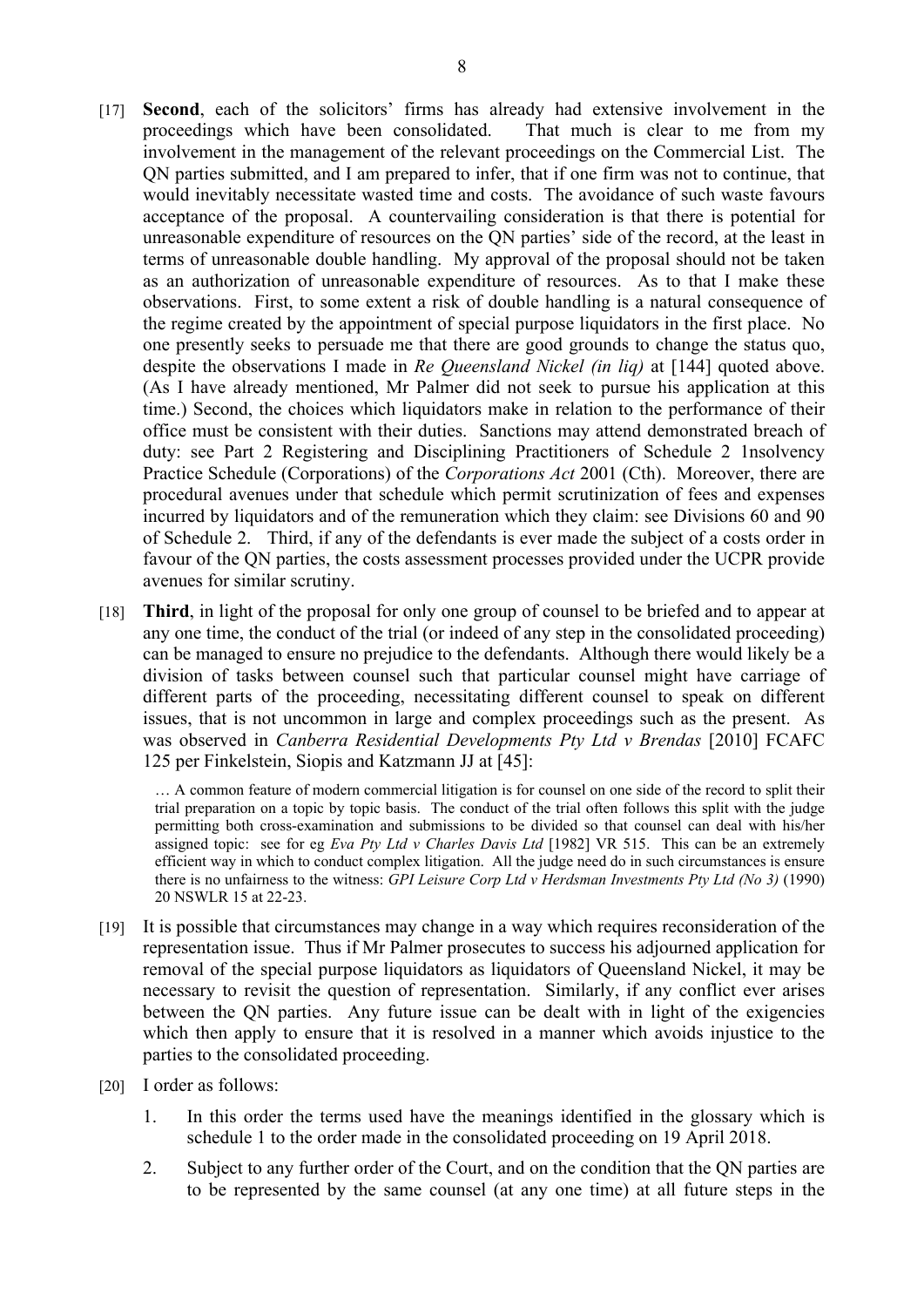consolidated proceeding, Queensland Nickel has leave to be represented by two solicitors on the record being the solicitors presently on the record for the General Purpose Liquidators and the Special Purpose Liquidators.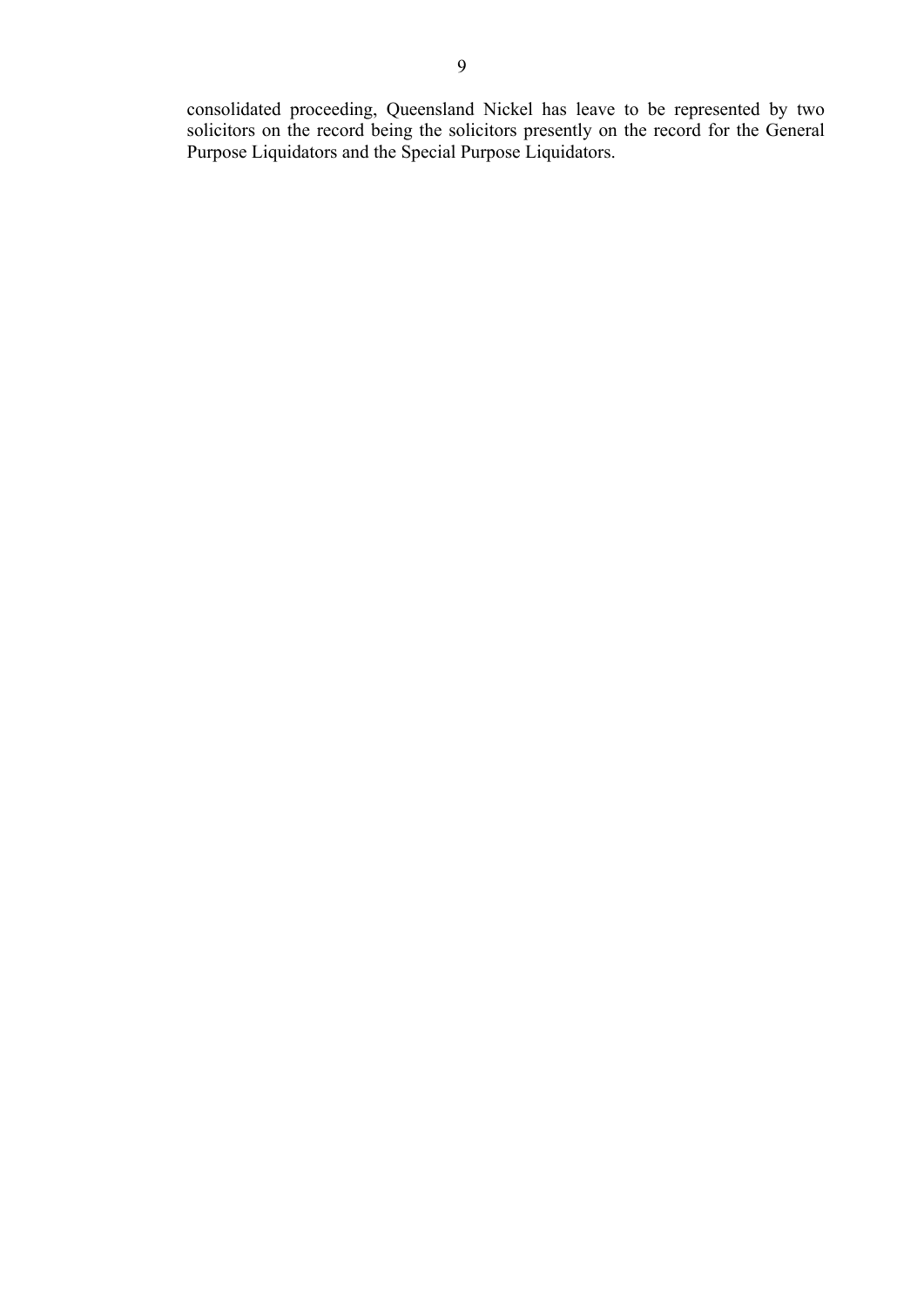#### **Appendix A**

#### **ORDER**

| Before:                | Justice Bond             |
|------------------------|--------------------------|
| Date:                  | 19 April 2018            |
| Originating documents: | Order of 9 November 2017 |

#### THE COURT ORDERS THAT.

- 1. In this order the terms used have the meanings identified in the glossary which is schedule 1 to this order.
- 2. Pursuant to rule 78 of the *Uniform Civil Procedure Rules 1999* ("UCPR"), the following proceedings are to be consolidated:
	- (a) the SPL proceeding;
	- (b) the Mineralogy proceeding;
	- (c) the Voidable transactions proceeding; and
	- (d) the Martino (s. 418A) proceeding.
- 3. Further
	- (a) The consolidated proceeding is to be placed on the Commercial List and case managed by Bond J.
	- (b) The consolidated statement of claim filed in the SPL proceeding on 19 December 2017 ("the consolidated statement of claim") is to stand as the statement of claim in the consolidated proceeding.
	- (c) The defence and counterclaim to the consolidated statement of claim filed in the SPL proceeding on 12 April 2018 ("the consolidated defence and counterclaim") is to stand as the defence and counterclaim in the consolidated proceeding by the parties that filed it.
	- (d) After the date of this order the court file number for the SPL proceeding will stand as the court file number for the consolidated proceeding and documents filed in the consolidated proceeding are to be filed on that court file using that court file number but otherwise using the court heading adopted in the consolidated statement of claim.
	- (e) The plaintiffs in the consolidated proceeding have leave to file a claim in the consolidated proceeding claiming the relief set out in paragraphs 502 to 525 of the consolidated statement of claim.
- 4. In the consolidated proceeding, the following directions are made in relation to the application by the QN parties for a direction that Queensland Nickel have leave to be represented by two solicitors on the record being the solicitors for the General Purpose Liquidators and the Special Purpose Liquidators, subject to the condition that the QN parties are to be represented by the same counsel (at any one time) at all future steps in the consolidated proceeding:
	- (a) on or before 4:00pm on 20 April 2018 the Corporate Defendants and Mr Palmer respectively deliver such further written submissions as they are advised to deliver to supplement the oral submissions made by them on 18 April 2018 in response to the application;
	- (b) on or before 4:00pm on 24 April 2018, the QN parties deliver any further written submission in reply;
	- (c) pending the determination of the application, Queensland Nickel have the leave sought, conditioned as proposed.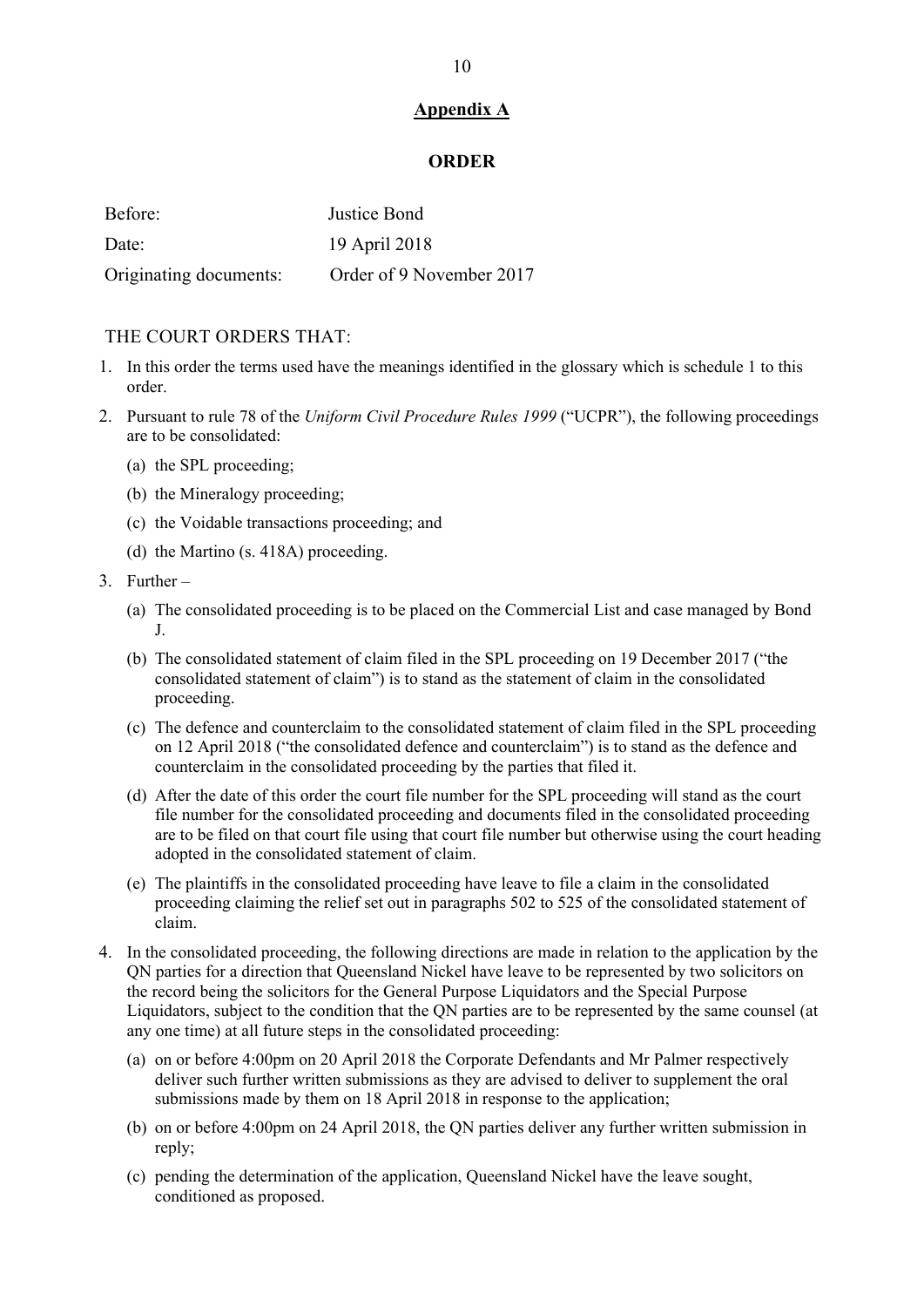- 5. Until otherwise ordered by the Court, the undertaking to the Court given by the Commonwealth of Australia on 22 August 2017 and 2 March 2018, continues in the consolidated proceeding in respect of those claims made by the Special Purpose Liquidators and Queensland Nickel in proceeding BS6593/17 which had been made by the Special Purpose Liquidators and Queensland Nickel in proceeding BS6593/17, but does not extend to any order for costs that may be made against:
	- (a) any of John Park, Stefan Dopking, Kelly-Anne Trenfield and Quentin Olde in their capacity as joint and several liquidators of Queensland Nickel; or
	- (b) Queensland Nickel,

in respect of any claims which had been made by the GPLs on Queensland Nickel's behalf or in their capacities as joint and several liquidators of Queensland Nickel in the other proceedings which are being consolidated with proceeding BS6593/17 by these orders.

- 6. In relation to the application by Mr Palmer filed 12 April 2018:
	- (a) as to the affidavit of Mr Palmer sworn 17 April 2018:
		- (i) paragraph 46 be struck out;
		- (ii) the affidavit be removed from the court file and by 4:00pm on 20 April 2018 Mr Palmer is to file a copy of the affidavit with paragraph 46 covered up so that it cannot be read;
	- (b) the application be adjourned to 27 August 2018 for a 3 day hearing before Bond J;
	- (c) Mr Palmer pay the SPLs costs of and incidental to the application up to and including 18 April 2018, to be assessed on the indemnity basis;
	- (d) any further affidavit or affidavits to be relied upon by Mr Palmer on the hearing of the application be served on the solicitors for the respondents by 4:00pm on 14 July 2018;
	- (e) that affidavit material not be filed in court:
		- (i) for 14 days after the date of service on the solicitors for the Special Purpose Liquidators; and
		- (ii) if within that 14 day period, the solicitors for the Special Purpose Liquidators object to any of the content of the affidavit or affidavits and within a further 3 business days the Special Purpose Liquidators file an application to the Court seeking an order preventing the filing of that affidavit or affidavits, then until that application is heard and determined;
	- (f) any submissions to be relied upon by Mr Palmer on the hearing of the application are to be served but not filed.
- 7. In relation to the application by Mr Palmer filed 17 April 2018:
	- (a) the application be withdrawn; and
	- (b) Mr Palmer pay the Special Purpose Liquidators' costs of the application to be assessed on the standard basis.
- 8. The Cessna proceeding and the Palmer Cessna proceeding be removed from the Commercial List and placed on the Civil List.
- 9. The parties have liberty to apply in relation to the form of this order within 2 business days of the date of the order.
- 10. The parties' costs of this review be their costs in the respective proceedings.

#### THE COURT DIRECTS THAT:

- 11. No party is to seek any direction or order unless they have, at least 24 hours prior to the hearing at which the direction or order is sought, circulated to the other parties and the court (by email to the Associate to Bond J) a draft of the orders or directions sought together with written submissions regarding the making of those orders.
- 12. Steps be taken in the consolidated proceeding (and directions be made and hearing dates be set or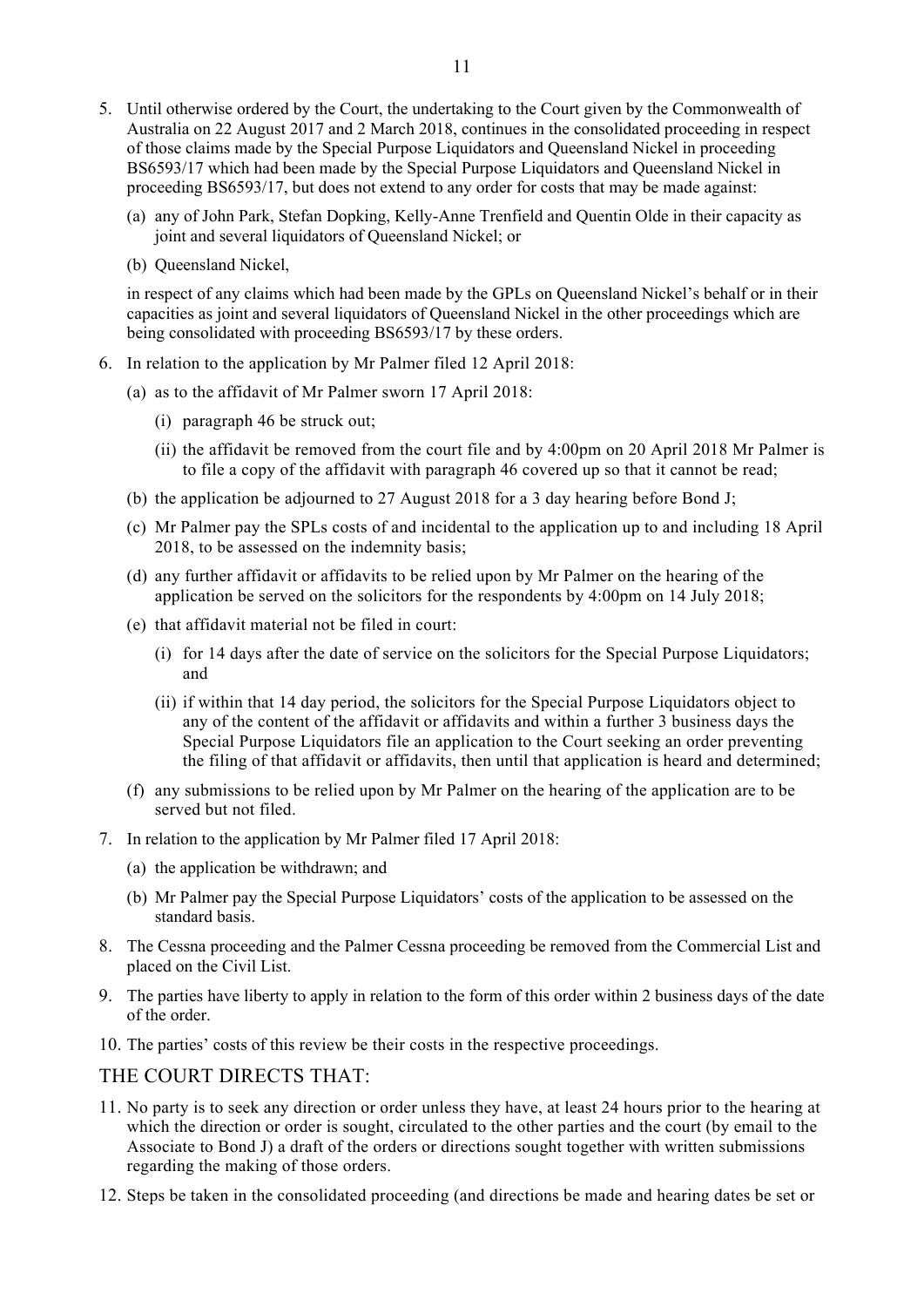confirmed) as identified in the schedule 2 to this order.

#### **Schedule 1 Glossary of terms**

| Proceeding                                               |                                                                                                                                                                                                                   |
|----------------------------------------------------------|-------------------------------------------------------------------------------------------------------------------------------------------------------------------------------------------------------------------|
| "consolidated<br>proceeding"                             | The proceeding created by the consolidation of the proceedings<br>BS6593/17, BS3202/17, BS6847/16 & BS4702/17.                                                                                                    |
| "Glencore interpleader<br>proceeding"                    | Supreme Court of Queensland proceeding BS6216/16                                                                                                                                                                  |
| "Queensland Nickel<br>declarations                       | Supreme Court of Queensland proceeding BS3849/16                                                                                                                                                                  |
| "Voidable transactions<br>proceeding"                    | Supreme Court of Queensland proceeding BS6847/16                                                                                                                                                                  |
| "Cessna proceeding"                                      | Supreme Court of Queensland proceeding BS7189/16                                                                                                                                                                  |
| "Palmer Cessna                                           | Supreme Court of Queensland proceeding BS7778/16                                                                                                                                                                  |
| "Mineralogy                                              | Supreme Court of Queensland proceeding BS3202/17                                                                                                                                                                  |
| "Martino (s.418A)                                        | Supreme Court of Queensland proceeding BS4720/17                                                                                                                                                                  |
| "Call Notice<br>Proceeding                               | Supreme Court of Queensland proceeding BS9757/17                                                                                                                                                                  |
| "Report required by<br>controller (s.430)<br>proceeding" | Supreme Court of Queensland proceeding BS4902/17                                                                                                                                                                  |
| "SPL proceeding"                                         | Supreme Court of Queensland proceeding BS6593/17                                                                                                                                                                  |
| <b>Groups of Parties</b>                                 |                                                                                                                                                                                                                   |
| "Joint Venture parties"                                  | QNI Resources Pty Ltd & QNI Metals Pty Ltd                                                                                                                                                                        |
| "Palmer parties"                                         | QNI Resources Pty Ltd, QNI Metals Pty Ltd, Queensland Nickel<br>Sales Pty Ltd, China First Pty Ltd, Waratah Coal Pty Ltd, Cart<br>Provider Pty Ltd, Mineralogy Pty Ltd, Mr Domenic Martino and<br>Mr Clive Palmer |
| "General Purpose<br>Liquidators" or "GPLs"               | Mr John Park, Ms Kelly-Anne Trenfield and Mr Quentin Olde in<br>their capacity as liquidators of Queensland Nickel Pty Ltd (in liq)                                                                               |
| "Special Purpose<br>Liquidators" or "SPLs"               | Mr Steven Parbery and Mr Michael Owen in their capacity as<br>special purpose liquidators of Queensland Nickel Pty Ltd (in liq)                                                                                   |
| "Defendants by<br>Counterclaim"                          | Mr Stefan Dopking & Mr Marcus Ayres                                                                                                                                                                               |
| "QN parties"                                             | Queensland Nickel; the GPLs and the SPLs                                                                                                                                                                          |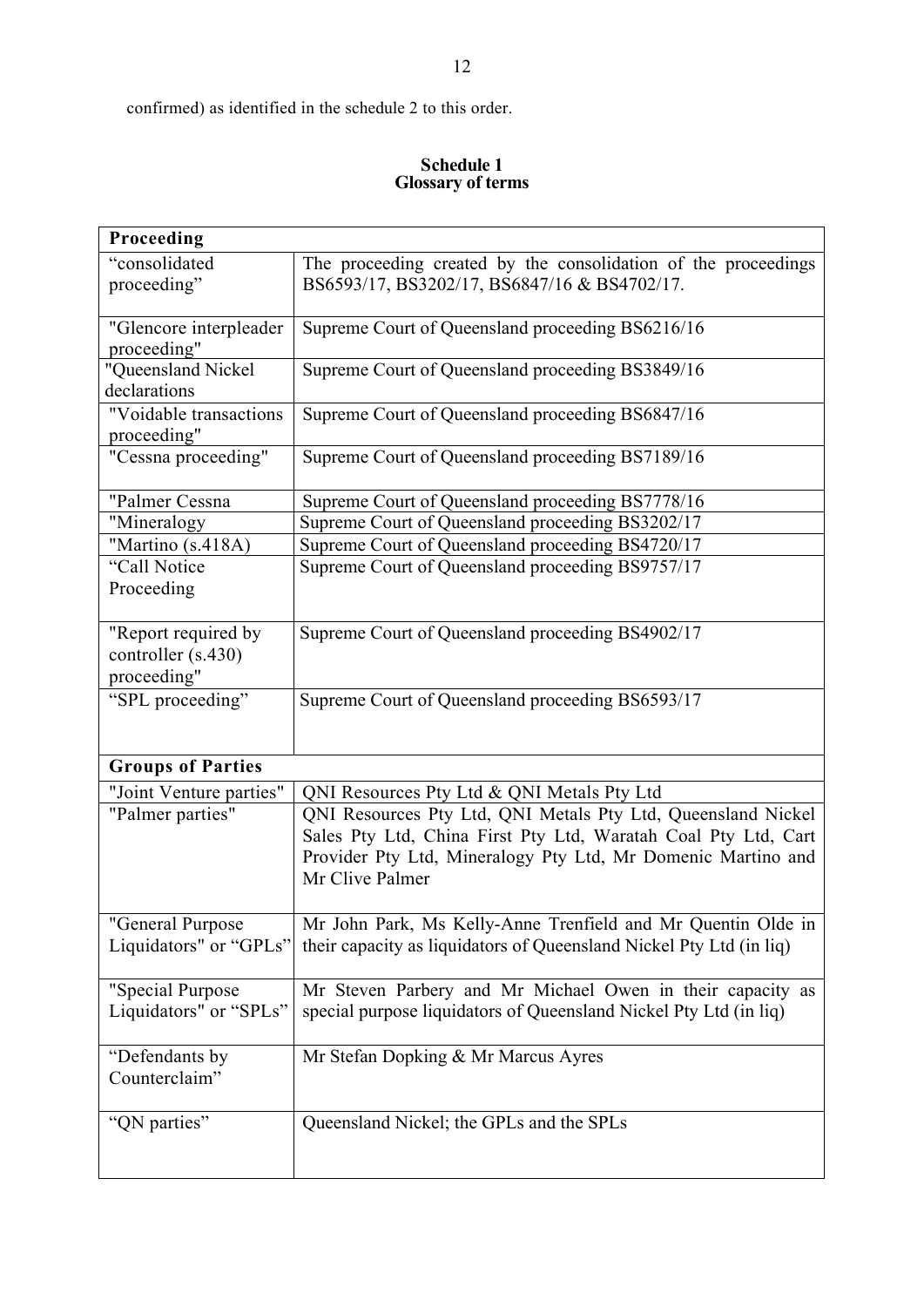| <b>Corporate Defendants</b> | All the corporate defendants identified in the consolidated statement<br>of claim other than the 21 <sup>st</sup> defendant, Sci le Coeur de l'Ocean. |  |
|-----------------------------|-------------------------------------------------------------------------------------------------------------------------------------------------------|--|
| <b>Individual parties</b>   |                                                                                                                                                       |  |
| "Queensland Nickel"         | Queensland Nickel Pty Ltd (in liq) ACN 009 842 068                                                                                                    |  |
| "ONI Resources"             | QNI Resources Pty Ltd ACN 054 117 921                                                                                                                 |  |
| "ONI Metals"                | QNI Metals Pty Ltd ACN 066 656 175                                                                                                                    |  |
| "Queensland Nickel          | Queensland Nickel Sales Pty Ltd ACN 009 872 566                                                                                                       |  |
| "China First"               | China First Pty Ltd ACN 135 588 411                                                                                                                   |  |
| "Waratah Coal"              | Waratah Coal Pty Ltd ACN 114 165 669                                                                                                                  |  |
| "Cart Provider"             | Cart Provider Pty Ltd ACN 119 455 837                                                                                                                 |  |
| "Mineralogy"                | Mineralogy Pty Ltd ACN 010 502 680                                                                                                                    |  |

### **Schedule 2 Case management timetable as at 18 April 2018**

|                | <b>Item Date</b>         | <b>Step or direction</b>                                                                                                                                                                                                                                                                                                                                                                                                                                                  | <b>Party</b><br>responsible |  |
|----------------|--------------------------|---------------------------------------------------------------------------------------------------------------------------------------------------------------------------------------------------------------------------------------------------------------------------------------------------------------------------------------------------------------------------------------------------------------------------------------------------------------------------|-----------------------------|--|
|                | <b>Pleadings</b>         |                                                                                                                                                                                                                                                                                                                                                                                                                                                                           |                             |  |
| 1              | By 4pm on 25<br>May 2018 | The defendants must write to the QN parties–<br>advising whether they intend to advance an<br>a)<br>application for strike out, stay or summary<br>judgment in relation to all or any part of the QN<br>parties' claim or consolidated statement of claim;<br>and<br>$identitying -$<br>b)<br>their complaint;<br>a brief statement of the relevant facts; and<br>the relief which they intend seeking and the<br>reasons therefor.                                       | The<br>defendants           |  |
| $\overline{2}$ | By 4pm on 25<br>May 2018 | The QN parties must $-$<br>a) file and serve their reply and answer in respect of<br>the consolidated defence and counterclaim;<br>write to the defendants-<br>b)<br>advising whether they intend to advance an<br>$\mathbf{i}$<br>application for strike out, stay or summary<br>judgment in relation to all or any part of the<br>consolidated defence and counterclaim; and<br>ii) identifying $-$<br>their complaint;<br>a brief statement of the relevant facts; and | <b>QN</b> Parties           |  |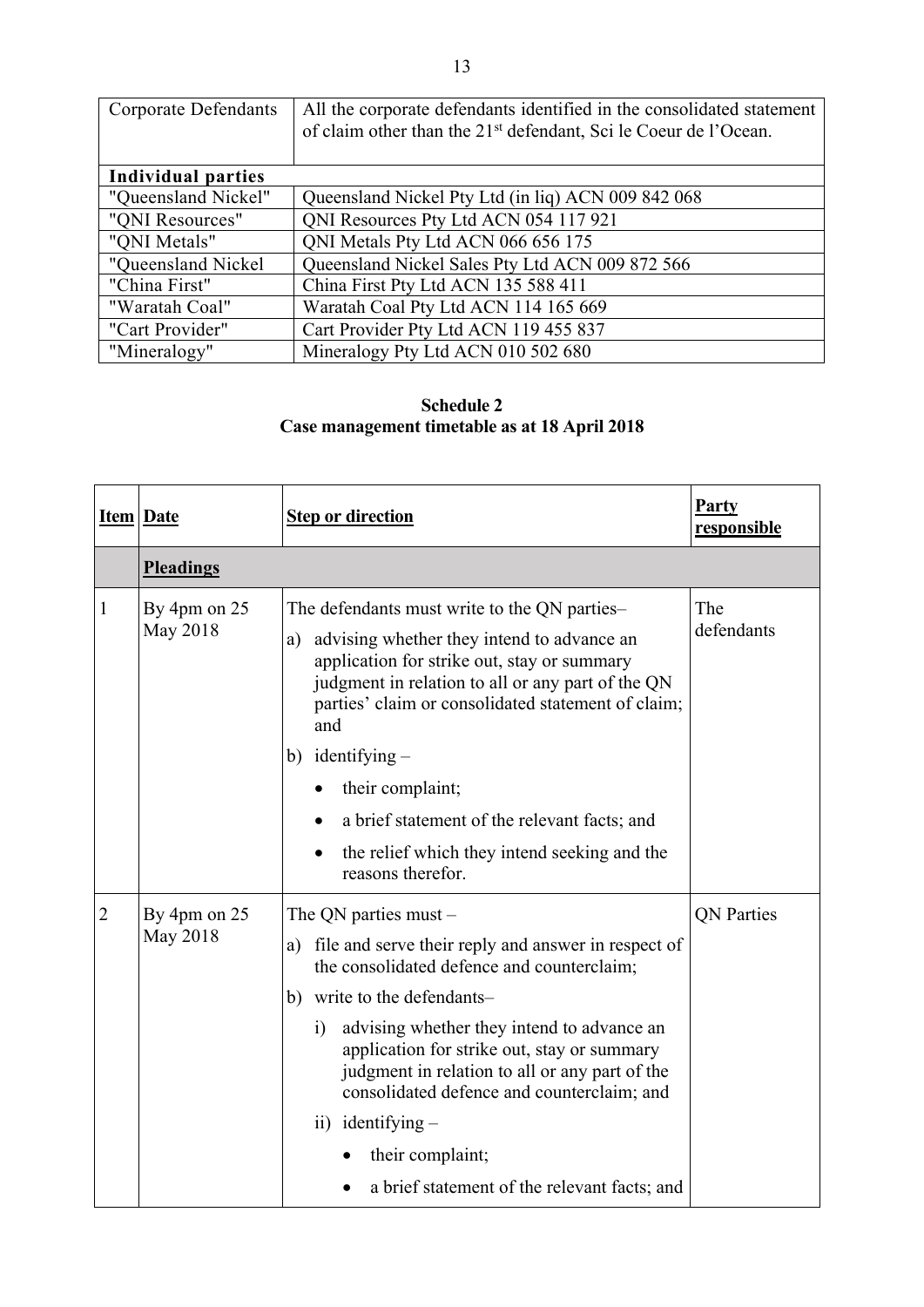|                | <b>Item Date</b>                              | <b>Step or direction</b>                                                                                                                                                                                                                                                                  | <b>Party</b><br>responsible |
|----------------|-----------------------------------------------|-------------------------------------------------------------------------------------------------------------------------------------------------------------------------------------------------------------------------------------------------------------------------------------------|-----------------------------|
|                |                                               | the relief which they intend seeking and<br>$\bullet$<br>the reasons therefor.                                                                                                                                                                                                            |                             |
| 3              | By $4:00 \text{pm}$ on 22                     | The defendants must -                                                                                                                                                                                                                                                                     | The                         |
|                | June 2018                                     | file and serve any necessary responsive pleading<br>a)<br>to the pleading filed by the QN parties in<br>response to direction [2]; and                                                                                                                                                    | defendants                  |
|                |                                               | write to the QN parties-<br>b)                                                                                                                                                                                                                                                            |                             |
|                |                                               | advising whether they intend to advance an<br>i)<br>application for strike out, stay or summary<br>judgment in relation to all or any part of that<br>pleading; and                                                                                                                       |                             |
|                |                                               | ii) identifying $-$                                                                                                                                                                                                                                                                       |                             |
|                |                                               | their complaint;                                                                                                                                                                                                                                                                          |                             |
|                |                                               | a brief statement of the relevant facts; and<br>$\bullet$                                                                                                                                                                                                                                 |                             |
|                |                                               | the relief which they intend seeking and<br>the reasons therefor.                                                                                                                                                                                                                         |                             |
| $\overline{4}$ | By $4:00 \text{pm}$ on 29<br><b>June 2018</b> | Any party who wishes to bring an application for<br>strike out, stay or summary judgment in relation to<br>all or any part of another party's claim or pleading<br>must file and serve the application and any evidence<br>in support of the application.                                 | All parties                 |
|                |                                               | Unless the Court otherwise directs, the application<br>must be limited to the grounds identified by the<br>written notice sent in compliance with directions [1],<br>[2] and $[3]$ above.                                                                                                 |                             |
|                | <b>Disclosure</b>                             |                                                                                                                                                                                                                                                                                           |                             |
| 5              | By $4:00 \text{pm}$ on $25$<br>May 2018       | The QN parties must provide the defendants with:                                                                                                                                                                                                                                          | <b>QN</b> Parties           |
|                |                                               | a proposed list of categories of documents that<br>a)<br>they are seeking disclosure of from each of the<br>defendants and by which they propose to disclose<br>documents to the defendants;                                                                                              |                             |
|                |                                               | a proposed document plan to address the<br>b)<br>management of documents at all stages in the<br>proceeding; and                                                                                                                                                                          |                             |
|                |                                               | a proposed document management protocol<br>$\mathbf{c})$<br>which ensures that litigants describe and<br>exchange documents consistently to improve<br>searchability and retrieval and to minimize<br>information management which includes<br>potential technology assisted review (TAR) |                             |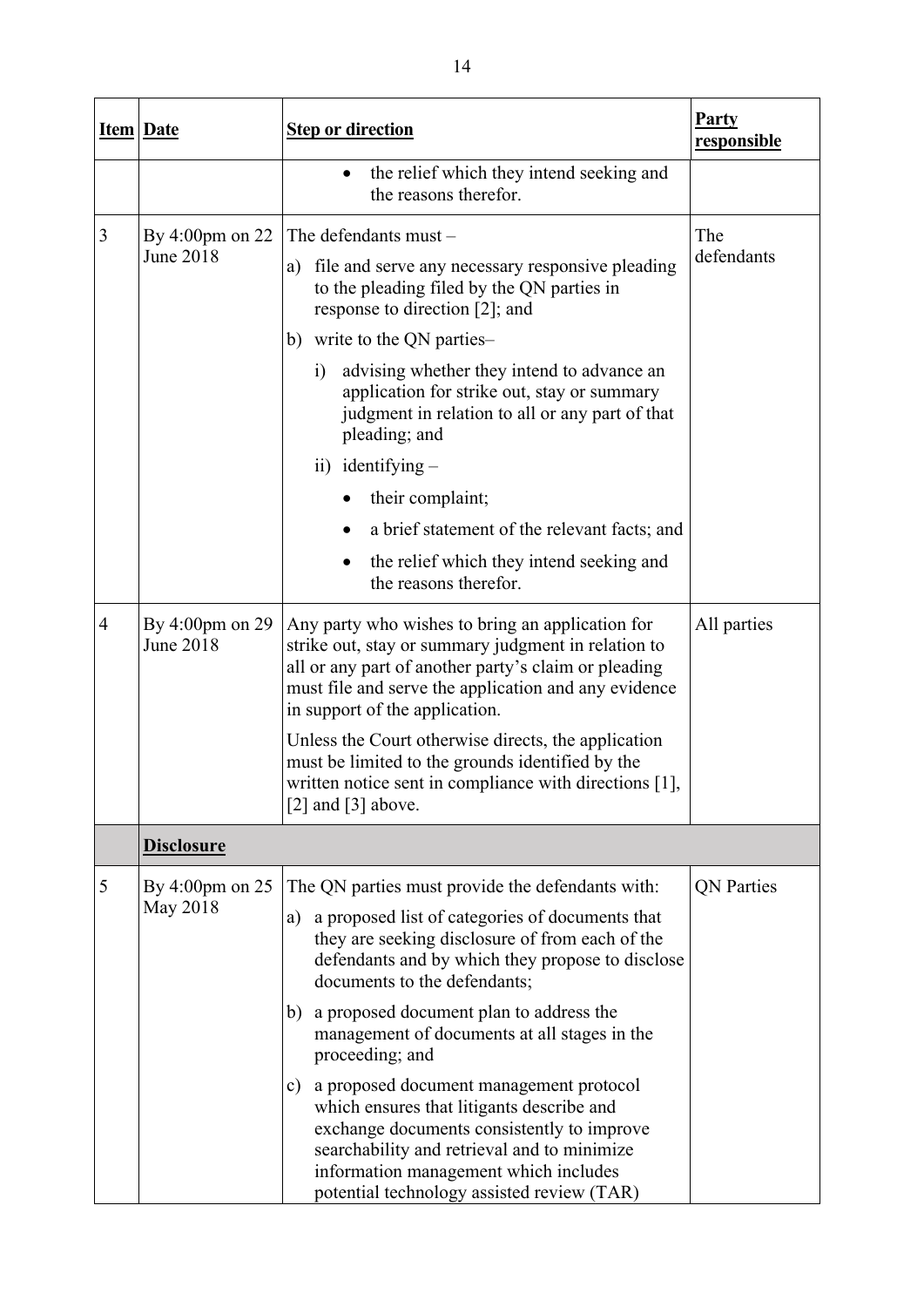|   | <b>Item Date</b>                         | <b>Step or direction</b>                                                                                                                                                                                                                                                                                                                        | <b>Party</b><br>responsible |
|---|------------------------------------------|-------------------------------------------------------------------------------------------------------------------------------------------------------------------------------------------------------------------------------------------------------------------------------------------------------------------------------------------------|-----------------------------|
|   |                                          | protocols.                                                                                                                                                                                                                                                                                                                                      |                             |
| 6 | By 4:00pm on $22$<br><b>June 2018</b>    | The defendants must:<br>a) provide comments on the list of categories of<br>documents proposed by the QN parties, and<br>propose any additional categories;                                                                                                                                                                                     | The<br>defendants           |
|   |                                          | b) provide comments on the document plan to<br>address the management of documents at all<br>stages in the proceeding; and                                                                                                                                                                                                                      |                             |
|   |                                          | provide comments on the document management<br>c)<br>protocol.                                                                                                                                                                                                                                                                                  |                             |
| 7 | By $4:00 \text{pm}$ on $29$              | The parties are to meet to agree on:                                                                                                                                                                                                                                                                                                            | All parties                 |
|   | June 2018                                | a) the list of categories of documents to be<br>disclosed;                                                                                                                                                                                                                                                                                      |                             |
|   |                                          | the document plan; and<br>b)                                                                                                                                                                                                                                                                                                                    |                             |
|   |                                          | c) the document management protocol,                                                                                                                                                                                                                                                                                                            |                             |
|   |                                          | and, in the event that agreement is reached, the<br>parties will sufficiently comply with their duty of<br>disclosure in this proceeding by making disclosure in<br>compliance with the agreement and any subsequent<br>directions made by the Court.                                                                                           |                             |
| 8 | By $4:00 \text{pm}$ on $6$               | The parties must either $-$                                                                                                                                                                                                                                                                                                                     | All parties                 |
|   | <b>July 2018</b>                         | notify the Court of the terms of a proposed<br>a)<br>consent order recording the terms of their<br>agreement reached consequent upon compliance<br>with direction [7] and providing that the parties<br>will sufficiently comply with their duty of<br>disclosure in this proceeding by making<br>disclosure in compliance with those terms; or |                             |
|   |                                          | file an application seeking orders in respect of the<br>b)<br>disputed aspects of the categories of documents,<br>document plan or document management<br>protocol.                                                                                                                                                                             |                             |
|   | <b>Separate questions or trial dates</b> |                                                                                                                                                                                                                                                                                                                                                 |                             |
| 9 | By $4:00 \text{pm}$ on 13                | The parties are to meet with each other to discuss -                                                                                                                                                                                                                                                                                            | All parties                 |
|   | <b>July 2018</b>                         | the directions which should be made in order to<br>a)<br>order to permit the Court to determine the issues<br>which arise on such applications as are filed in<br>compliance with directions [4] and [8] above;                                                                                                                                 |                             |
|   |                                          | whether there are any issues of fact or law that<br>b)<br>are appropriate for separate and preliminary                                                                                                                                                                                                                                          |                             |